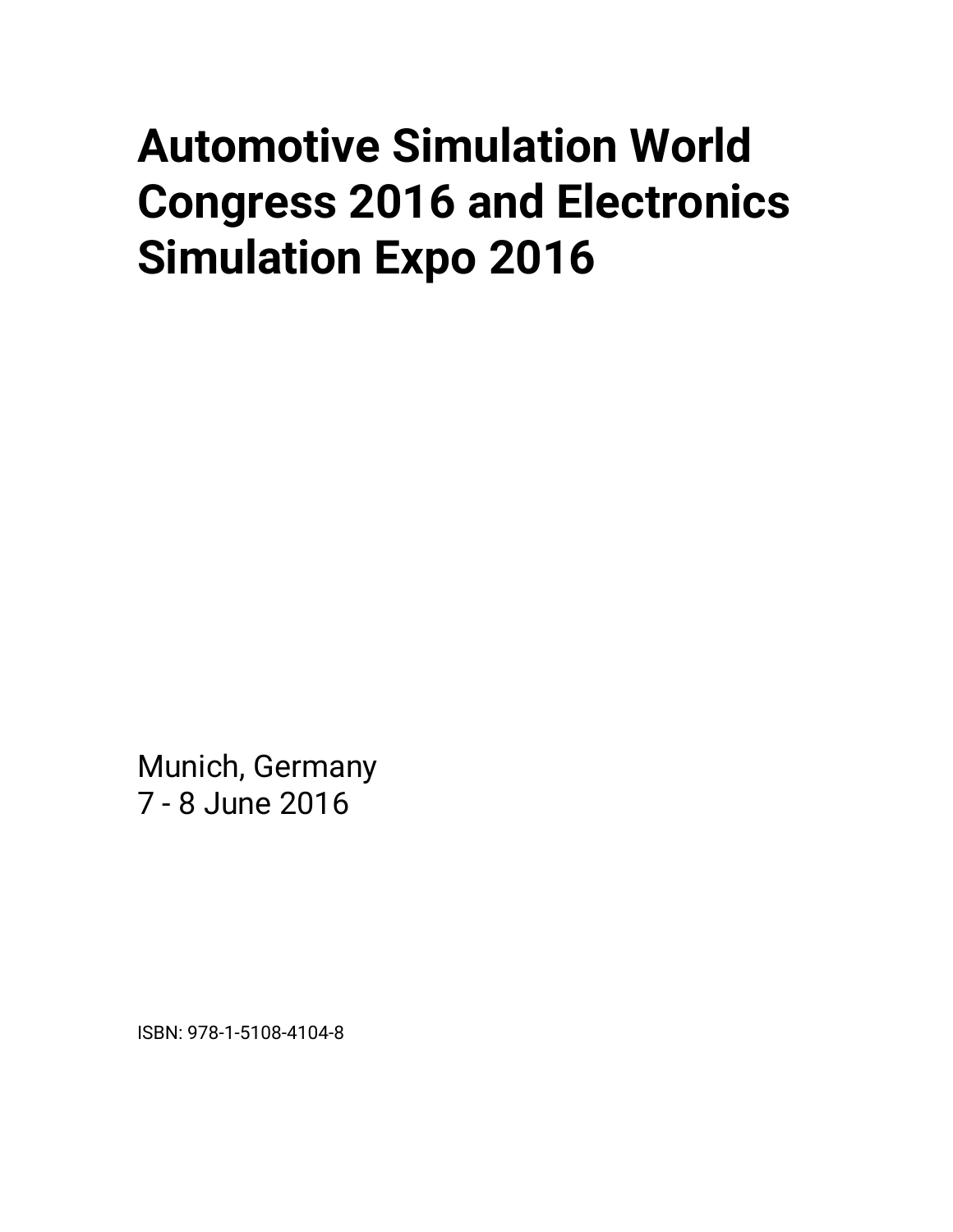**Printed from e-media with permission by:** 

Curran Associates, Inc. 57 Morehouse Lane Red Hook, NY 12571



**Some format issues inherent in the e-media version may also appear in this print version.** 

Copyright© (2016) by ANSYS Inc. All rights reserved.

Printed by Curran Associates, Inc. (2017)

For permission requests, please contact ANSYS Inc. at the address below.

ANSYS Inc. Southpointe 2600 ANSYS Drive Canonsburg, PA 15317 USA

Phone: 844.Go.ANSYS 844.462.6797 Fax: 724.514.9494

www.ansys.com

### **Additional copies of this publication are available from:**

Curran Associates, Inc. 57 Morehouse Lane Red Hook, NY 12571 USA Phone: 845-758-0400 Fax: 845-758-2633 Email: curran@proceedings.com Web: www.proceedings.com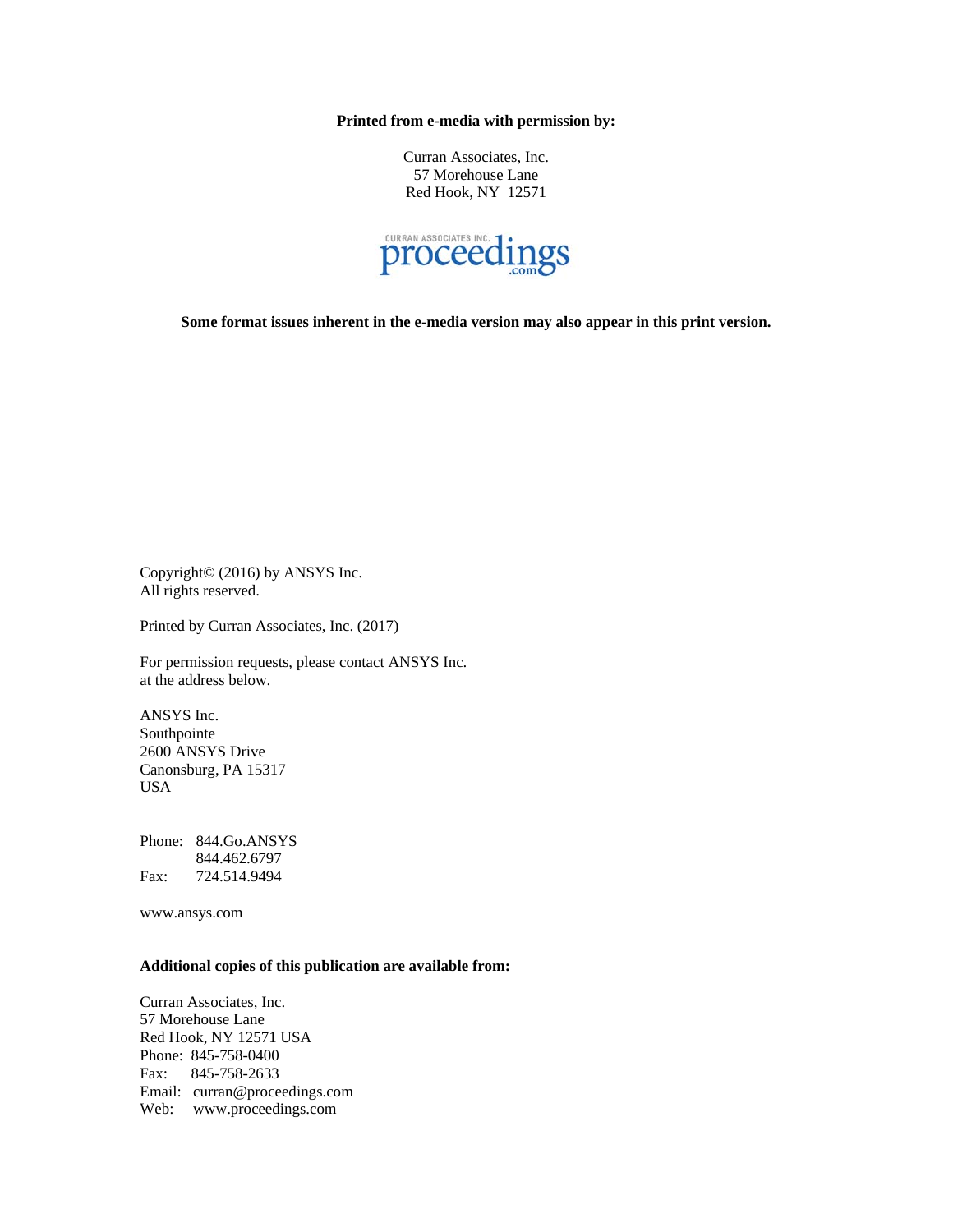# **TABLE OF CONTENTS**

#### **OPENING PLENARY SESSION**

| - S. Sovani |  |
|-------------|--|
|             |  |
| J. Cashman  |  |

#### **ENGINE: FUEL INJECTION**

| <b>COMPREHENSIVE MULTIPHYSICS SIMULATIONS OF CAVITATING AND NON-</b> |  |
|----------------------------------------------------------------------|--|
|                                                                      |  |
| L. Folev                                                             |  |
|                                                                      |  |
| F. Koukouvinis, M. Gavaises                                          |  |
| SIMULATION METHODOLOGY FOR HIGH PRESSURE DIESEL INJECTION &          |  |
|                                                                      |  |
| J. Shi, N. Guerrassi, G. Dober, P. Aguado, K. Krapic, E. Santos      |  |
|                                                                      |  |

#### **ENGINE: IN-CYCLINDER**

| E. Meeks |  |
|----------|--|
|          |  |
| L. Folev |  |

#### **ENGINE: TURBOCHARGING**

| M. Kainz                                    |  |
|---------------------------------------------|--|
|                                             |  |
| R. Wildhofer, W. Brack. B. Hubmann, D. Vogt |  |

#### **HPC & CLOUD COMPUTING**

| A. Clarich  |  |
|-------------|--|
|             |  |
| W. Gentzsch |  |

#### **POWERTRAIN: INTAKE & EXHAUST**

| MULTIPHASE CFD-ANALYSIS FOR FILLING OF AUTOMOTIVE SCR TANK SYSTEMS AS |  |
|-----------------------------------------------------------------------|--|
|                                                                       |  |
| S. Meyer                                                              |  |

#### **POWERTRAIN: SEALS**

| SEALING FOR PUMPS AND TURBINES - SIMULATION-DRIVEN DEVELOPMENT OF NEXT- |  |
|-------------------------------------------------------------------------|--|
|                                                                         |  |
| H. Inoue                                                                |  |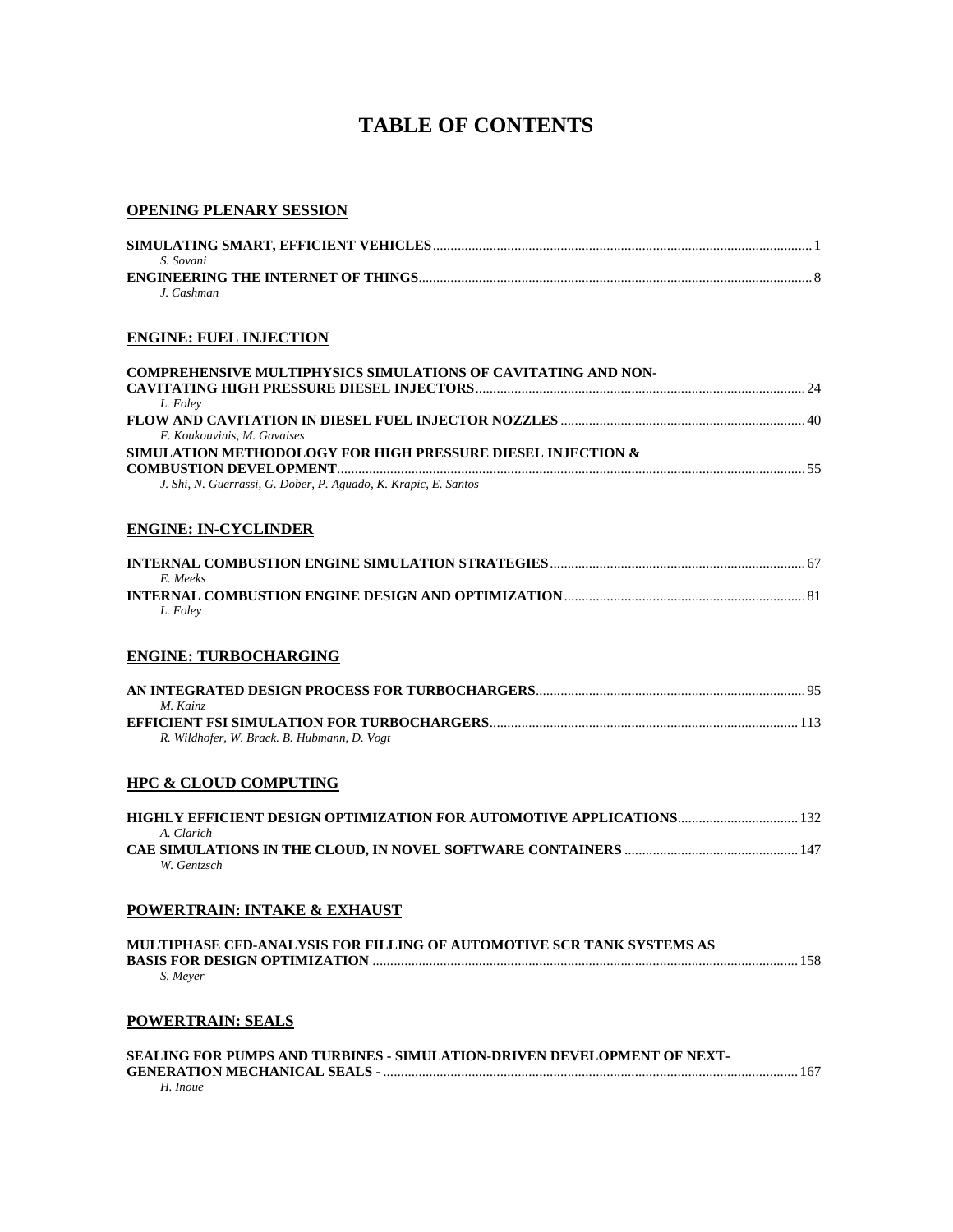# **POWERTRAIN: COOLING & LUBRICATION**

| <b>EFFICIENT SIMULATION OF BOILING EFFECTS AT ENGINE COOLING JACKETS 180</b><br>A. Boemer, P. Morsch                |  |
|---------------------------------------------------------------------------------------------------------------------|--|
| <b>COMBINING CFD, FEA AND SCRIPTING FOR EFFICIENT OIL VANE PUMP INTEGRITY</b>                                       |  |
| C. Lynch                                                                                                            |  |
| POWERTRAIN: LIGHTWEIGHTING                                                                                          |  |
|                                                                                                                     |  |
| ADVANCED SIMULATION METHODS FOR LIGHT-WEIGHTING WITHIN A PASSENGER                                                  |  |
| D. Vickerman                                                                                                        |  |
| <b>BODY &amp; CHASSIS: BRAKES &amp; PD PUMPS</b>                                                                    |  |
| MECHATRONIC SYSTEMS ENGINEERING : ANTILOCK BRAKING SYSTEM EXAMPLE<br>L. Voss, M. Sielemann                          |  |
| <b>BODY &amp; CHASSIS: AERO OPTIMIZATION</b>                                                                        |  |
| STRESS-BLENDED EDDY SIMULATION - A NEW PARADIGM IN HYBRID RANS-LES                                                  |  |
| F. Menter                                                                                                           |  |
| TOTAL VEHICLE SIMULATION OF THE VOLVO S80 WITH A NEW COMMON MODEL                                                   |  |
| T. Virdung                                                                                                          |  |
| <b>BODY &amp; CHASSIS: WIND NOISE</b>                                                                               |  |
| M. Oswald                                                                                                           |  |
| <b>EMOBILITY: MOTORS &amp; GENERATORS</b>                                                                           |  |
|                                                                                                                     |  |
| M. Stokmaier, M. Schimmelpfennig, T. Most<br><b>INTEGRAL APPROACH FOR SIMULATION-DRIVEN DEVELOPMENT OF ELECTRIC</b> |  |
| M. Bruck                                                                                                            |  |
| <b>EMOBILITY: ELECTRIC DRIVES</b>                                                                                   |  |
|                                                                                                                     |  |
| J. Goss                                                                                                             |  |
| AUSLEGUNG EINER PERMANENTERREGTEN SYNCHRONMASCHINE FÜR EIN                                                          |  |
| S. Bosch, M. Hauber                                                                                                 |  |
| M. Hanke, M. Moosrainer                                                                                             |  |
| <b>BODY AND CHASSIS: MANUFACTURING &amp; STRUCTURAL INTEGRITY</b>                                                   |  |
| <b>INDUCTIVE HEATING OF SHAPED BLANKS FOR HOT STAMPING OF CAR BODY PARTS  364</b>                                   |  |

*T. Vibrans, J. Neumeyer, J. Wibbeler*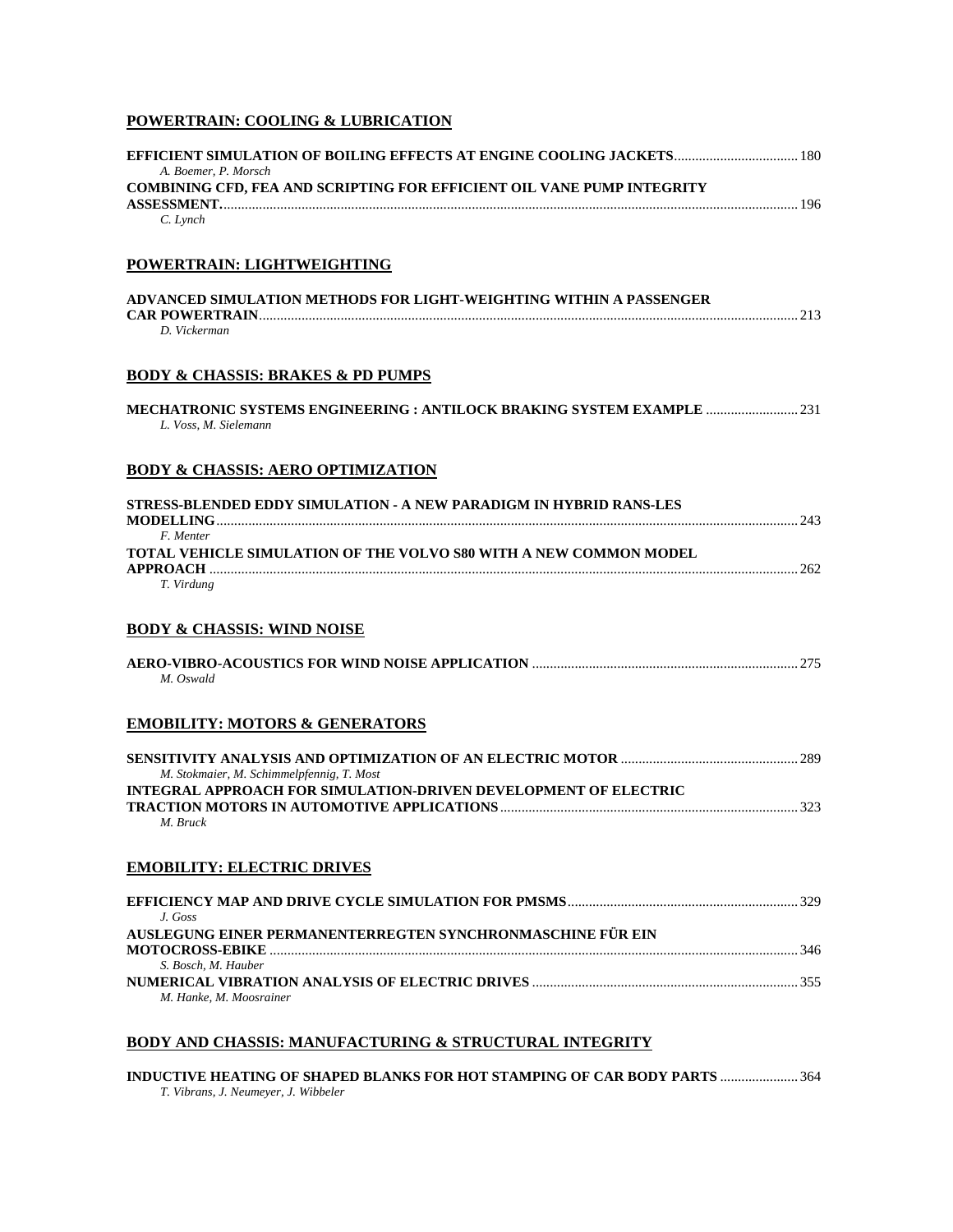| TOPOLOGY OPTIMIZATION DRIVEN ADDITIVE MANUFACTURING AT THE EXAMPLE OF<br>M. Kellermeyer                                 |
|-------------------------------------------------------------------------------------------------------------------------|
| <b>EMOBILITY: POWER SYSTEMS</b>                                                                                         |
| EFFICIENT WORKFLOW FOR EMC AND THERMAL MODELING OF A HIGH POWER<br>D. Grossi<br>R. Reinelt                              |
| <b>ELECTRONICS: POWER ELECTRONICS</b>                                                                                   |
| H. Edel, I. Edel                                                                                                        |
| MULTIDISCIPLINARY SIMULATION BASED DESIGN OF A HIGH EFFICIENCY HIGH<br>F. Larisch, A. Holzwarth                         |
| T. DeVarco, M. Rosu                                                                                                     |
| SYSTEMS SIMULATION AND EMBEDDED SOFTWARE                                                                                |
| MULTI-DOMAIN MULTI-FIDELITY SYSTEM SIMULATION: ELECTRIC DRIVE EXAMPLE  458<br>L. Johnson                                |
| <b>ENSURING SAFETY WITH ISO26262 AND AUTOSAR COMPLIANT EMBEDDED SOFTWARE</b><br>X. Fornari                              |
| <b>SYSTEMS &amp; SOFTWARE: EMBEDDED SOFTWARE</b>                                                                        |
| S. Sovani, L. Johnson                                                                                                   |
| <b>AUTONOMOUS VEHICLE RADAR: IMPROVING RADAR PERFORMANCE WITH</b><br>M. Kopp                                            |
| <b>ANTENNA DESIGN FOR IOT APPLICATIONS</b>                                                                              |
| A. Nicholl                                                                                                              |
| <b>MODELING ANTENNAS IN COMPLEX AND ELECTRICALLY LARGE ENVIRONMENTS  532</b><br>M. Kopp                                 |
| <b>OPTIMIZATION OF A DUAL BAND ANTENNA USING 'STATISTICS ON STRUCTURES'  545</b><br>M. Vidal, S. Wolff, C. Romelsberger |

# **RF AND MICROWAVE DESIGN FOR IOT**

| SPEEDING UP ELECTROMAGNETIC SIMULATIONS OF SINGLE CHIPS TO COMPLETE |  |
|---------------------------------------------------------------------|--|
|                                                                     |  |
| T. DeVarco                                                          |  |